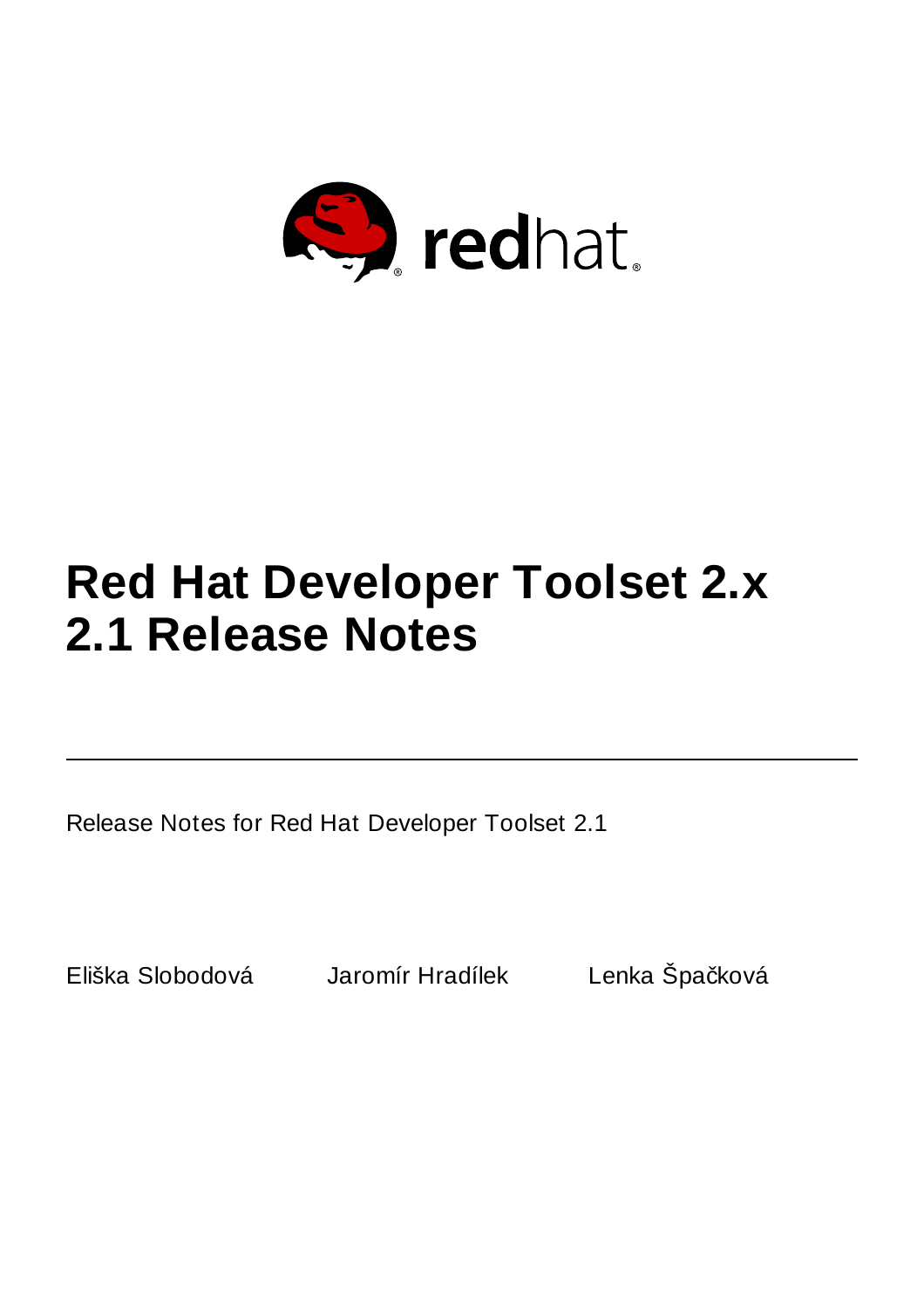# Release Notes for Red Hat Developer Toolset 2.1

Eliška Slobodová Red Hat Engineering Content Services eslobodo@redhat.com

Jaromír Hradílek Red Hat Engineering Content Services jhradilek@redhat.com

Lenka Špačková Red Hat Engineering Content Services lspackova@redhat.com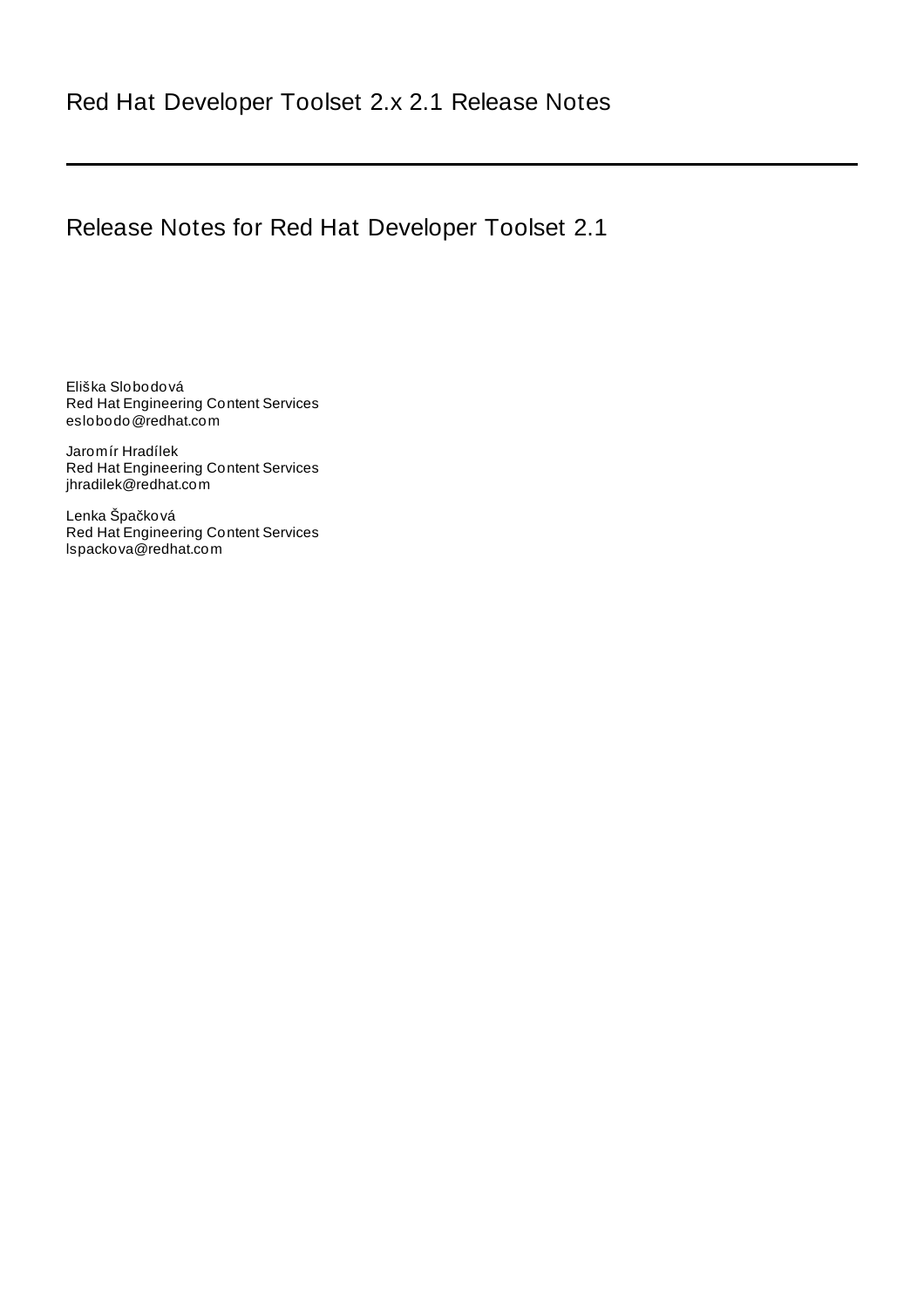#### **Legal Notice**

Copyright © 2014 Red Hat, Inc.

This document is licensed by Red Hat under the Creative Commons [Attribution-ShareAlike](http://creativecommons.org/licenses/by-sa/3.0/) 3.0 Unported License. If you distribute this document, or a modified version of it, you must provide attribution to Red Hat, Inc. and provide a link to the original. If the document is modified, all Red Hat trademarks must be removed.

Red Hat, as the licensor of this document, waives the right to enforce, and agrees not to assert, Section 4d of CC-BY-SA to the fullest extent permitted by applicable law.

Red Hat, Red Hat Enterprise Linux, the Shadowman logo, JBoss, MetaMatrix, Fedora, the Infinity Logo, and RHCE are trademarks of Red Hat, Inc., registered in the United States and other countries.

Linux ® is the registered trademark of Linus Torvalds in the United States and other countries.

Java ® is a registered trademark of Oracle and/or its affiliates.

XFS ® is a trademark of Silicon Graphics International Corp. or its subsidiaries in the United States and/or other countries.

MySQL ® is a registered trademark of MySQL AB in the United States, the European Union and other countries.

Node.js ® is an official trademark of Joyent. Red Hat Software Collections is not formally related to or endorsed by the official Joyent Node.js open source or commercial project.

The OpenStack ® Word Mark and OpenStack Logo are either registered trademarks/service marks or trademarks/service marks of the OpenStack Foundation, in the United States and other countries and are used with the OpenStack Foundation's permission. We are not affiliated with, endorsed or sponsored by the OpenStack Foundation, or the OpenStack community.

All other trademarks are the property of their respective owners.

#### **Abstract**

Red Hat Developer Toolset is a Red Hat offering for developers on the Red Hat Enterprise Linux platform. Using a framework called Software Collections, an additional set of tools is installed into the /opt directory, as recommended by the UNIX Filesystem Hierarchy Standard. These tools are enabled by the user on demand using the supplied scl utility. Red Hat Developer Toolset 2.1 provides current versions of the GNU Compiler Collection, GNU Debugger a number of Performance Tools and a variety of other utilities. These do not replace the Red Hat Enterprise Linux system versions of these tools, nor will they be used in preference to those system versions unless explicitly invoked using the scl utility. These Release Notes contain important information available at the time of release of Red Hat Developer Toolset 2.1. Known problems, resources, and other issues are discussed here. Read this document before beginning to use Red Hat Developer Toolset 2.1.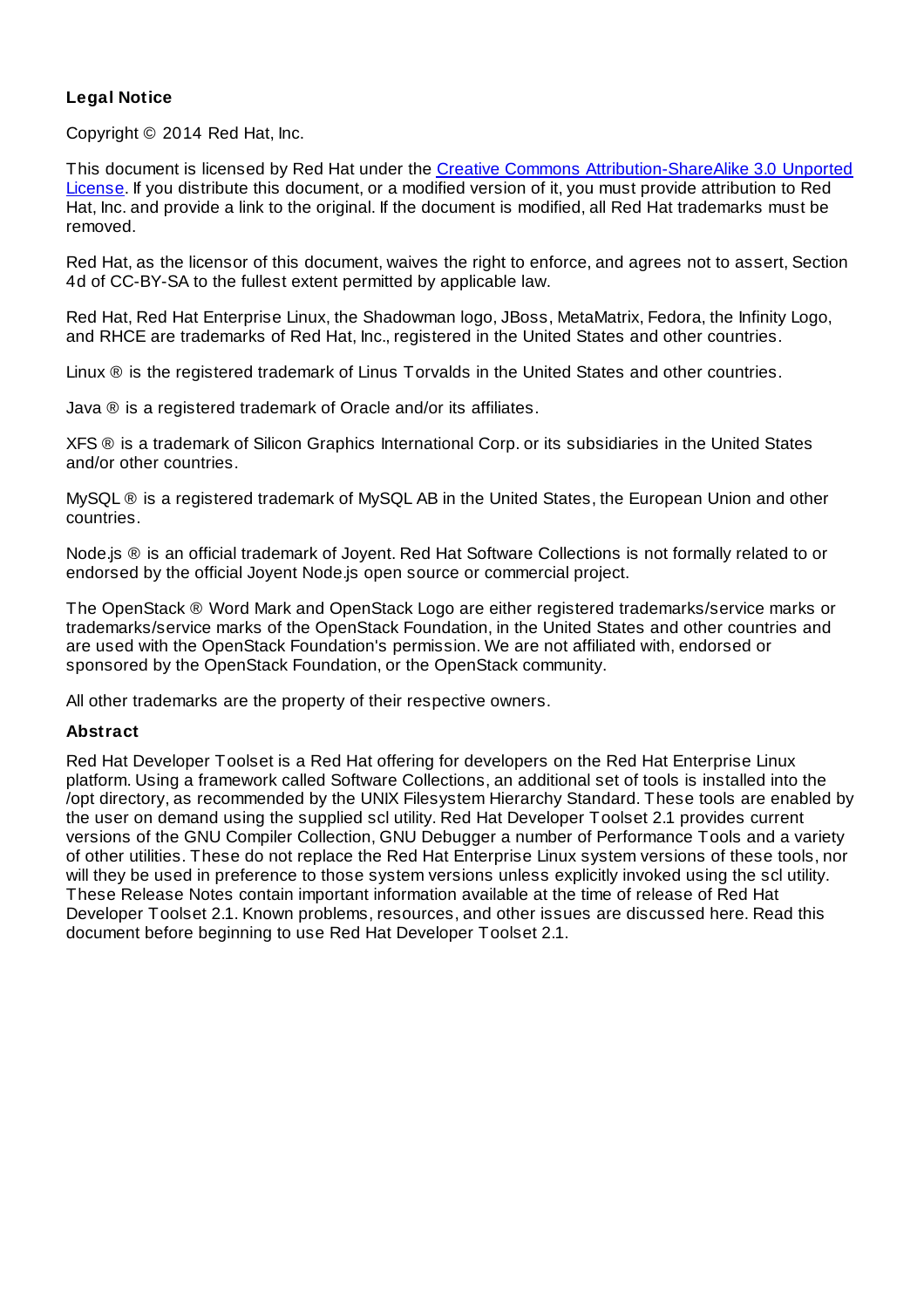# **Table of Contents**

| 1.1. Installation Prerequisites<br>1.2. Installation and Upgrading                                                     | 3<br>3 |
|------------------------------------------------------------------------------------------------------------------------|--------|
| Chapter 2. Red Hat Developer Toolset 2.1 Release <b>Chapter 10 August 2.1 Release</b> 1.1.1.1.1.1.1.1.1.1.1.1.1.1.1.1. | 4      |
| 2.1. Changes in Red Hat Developer Toolset 2.1                                                                          | 4      |
| 2.1.1. New Component: Git                                                                                              | 4      |
| 2.1.2. Other Changes                                                                                                   | 4      |
| 2.2. Features                                                                                                          | 4      |
| 2.2.1. Main Features                                                                                                   | 4      |
| 2.2.2. Other Features                                                                                                  | 5      |
| $C++$ Compatibility                                                                                                    | 5      |
| 2.3. Known Issues                                                                                                      | 6      |
| Chapter 3. Additional Resources (Material Additional Additional Additional Additional Additional Additional Ad         | 10     |
| 3.1. Red Hat Enterprise Linux Developer Program Group                                                                  | 10     |
| 3.2. Accessing Red Hat Documentation                                                                                   | 10     |
| <b>Revision History</b>                                                                                                | 11     |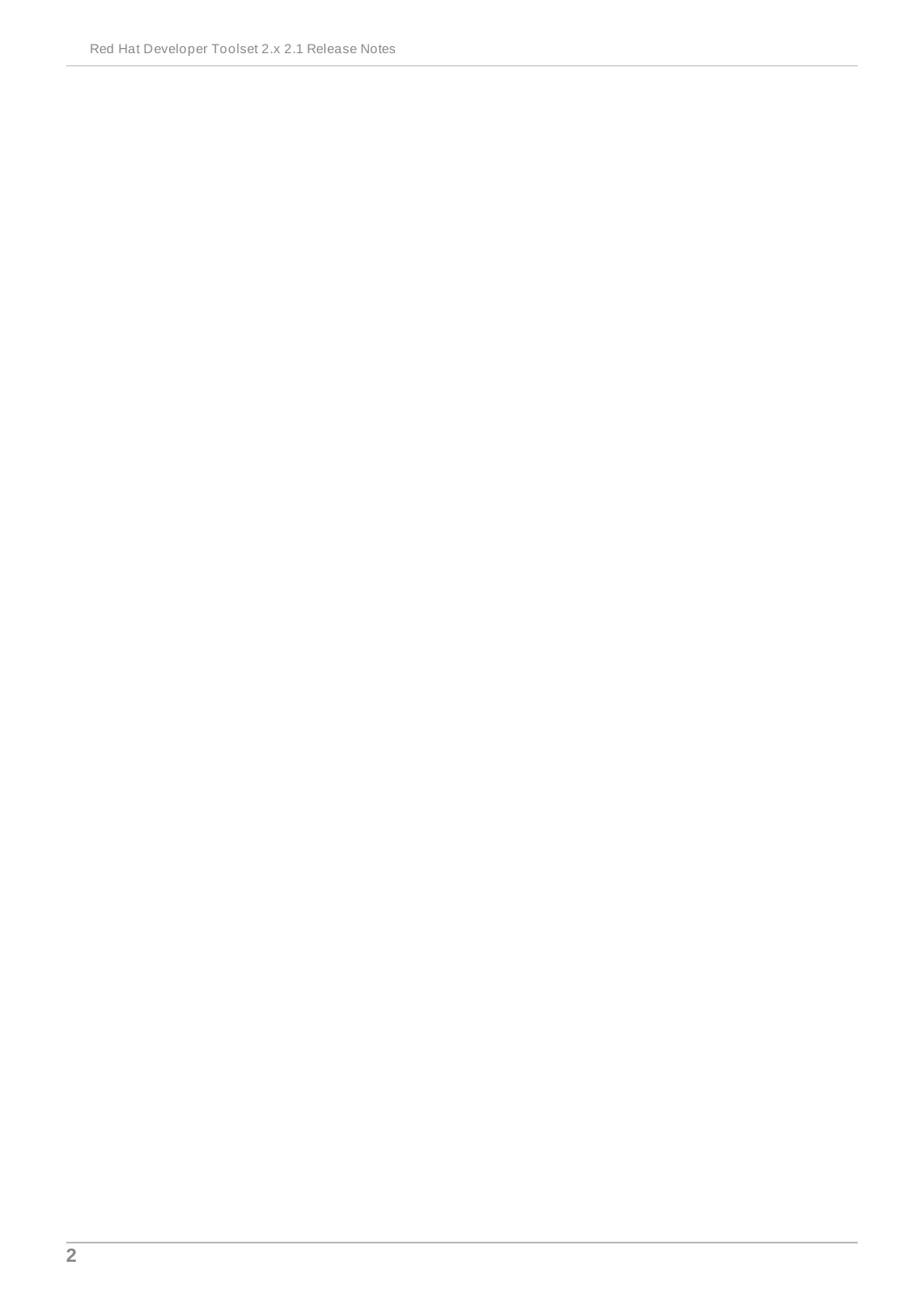# <span id="page-5-0"></span>**Chapter 1. System Requirements**

This chapter specifies hardware requirements and contains information related to the installation of Red Hat Developer Toolset 2.1.

## <span id="page-5-1"></span>**1.1. Installation Prerequisites**

Red Hat Developer Toolset 2.1 contains RPM packages for both Red Hat Enterprise Linux 5 and Red Hat Enterprise Linux 6 running on 32-bit or 64-bit Intel or AMD architectures. Installation on PowerPC architecture is not supported. The correct packages must be installed according to the host operating system in use.

Red Hat Enterprise Linux 5 RPM packages can be used on supported versions of Red Hat Enterprise Linux 5 only, and Red Hat Enterprise Linux 6 RPM packages can be used on supported versions of Red Hat Enterprise Linux 6 only.



Red Hat Developer Toolset 2.1 requires systems to be subscribed to the **Optional** channel in order to access all the necessary dependent packages required by the Red Hat Developer Toolset toolchain. This can be achieved by following the instructions at <https://access.redhat.com/site/solutions/70019>. Users of Red Hat Enterprise Linux 6 can add this channel by selecting **System** → **Administration** → **Add/Remove Software** from the panel, navigating to **System** → **Software sources**, and then enabling the **Optional** channel for their system.

# <span id="page-5-2"></span>**1.2. Installation and Upgrading**

#### **Important**

Use of Red Hat Developer Toolset requires the removal of any earlier pre-release versions of this product. Additionally, it is not possible to update to Red Hat Developer Toolset 2.1 from a prerelease version of Red Hat Developer Toolset, including beta releases. If you have previously installed any pre-release version of Red Hat Developer Toolset, uninstall it from your system as described in the [Uninstalling](https://access.redhat.com/site/documentation/en-US/Red_Hat_Developer_Toolset/2/html/User_Guide/sect-Red_Hat_Developer_Toolset-Uninstall.html) Red Hat Developer Toolset section of the *Red Hat Developer Toolset 2.1 User Guide*.

Note that installing Red Hat Developer Toolset 2.x in parallel with Red Hat Developer Toolset 1.x is supported.

For detailed [information](https://access.redhat.com/site/documentation/en-US/Red_Hat_Developer_Toolset/2/html/User_Guide/sect-Red_Hat_Developer_Toolset-Install.html) on installation of Red Hat Developer Toolset refer to the Installing Red Hat Developer Toolset chapter of the *Red Hat Developer Toolset 2.1 User Guide*.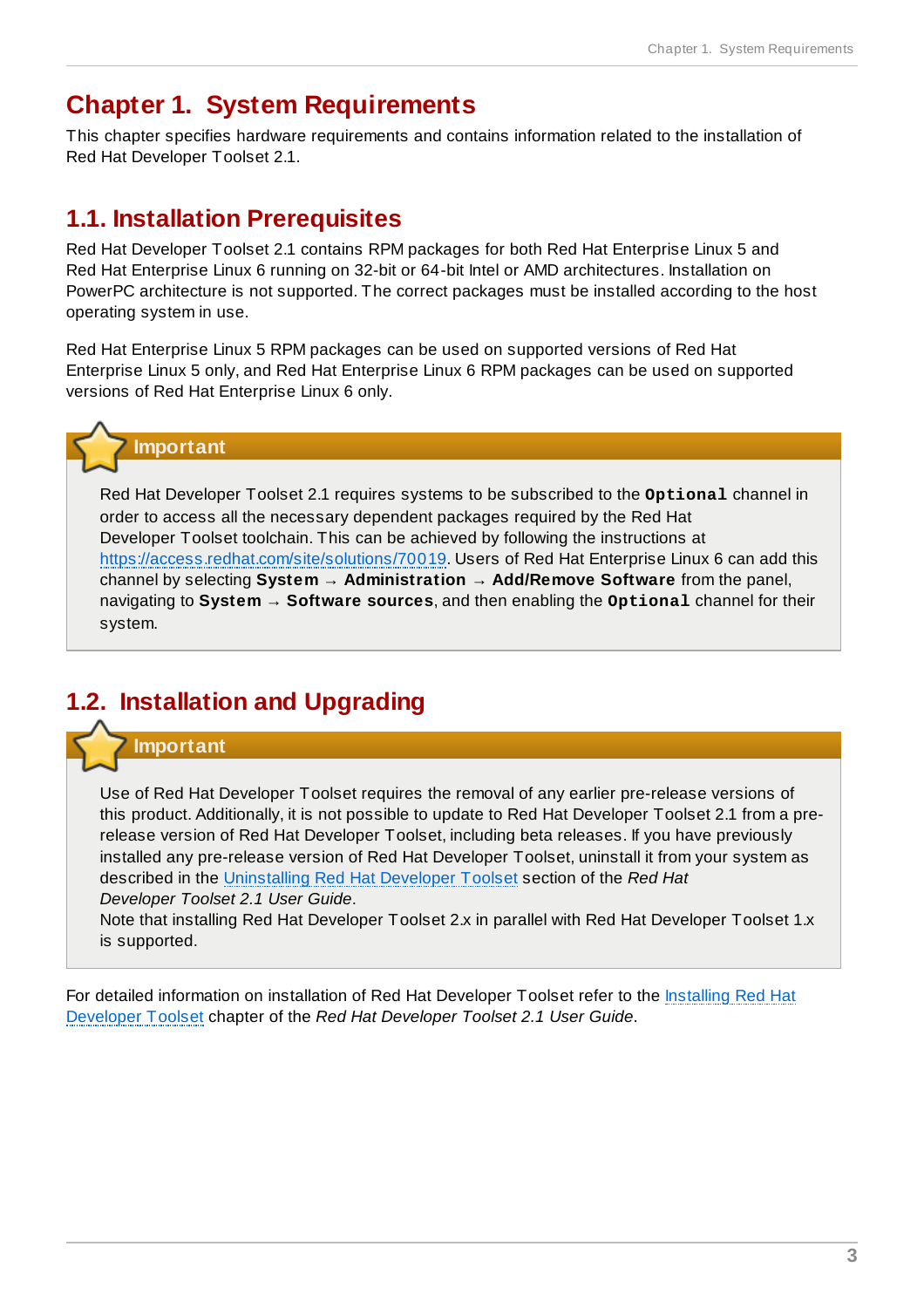# <span id="page-6-0"></span>**Chapter 2. Red Hat Developer Toolset 2.1 Release**

# <span id="page-6-1"></span>**2.1. Changes in Red Hat Developer Toolset 2.1**

#### <span id="page-6-2"></span>**2.1.1. New Component: Git**

Red Hat Developer Toolset 2.1 adds **Git** as a new component available only for Red Hat Enterprise Linux 6. Git is a fast, scalable, distributed revision control system with a rich command set that provides both high-level operations and full access to internals.

#### <span id="page-6-3"></span>**2.1.2. Other Changes**

For detailed [information](https://access.redhat.com/site/documentation/en-US/Red_Hat_Developer_Toolset/2/html-single/User_Guide/index.html#appe-Changes_in_Version_2.1) on changes in Red Hat Developer Toolset 2.1, refer to Red Hat Developer Toolset User Guide.

### <span id="page-6-4"></span>**2.2. Features**

#### <span id="page-6-5"></span>**2.2.1. Main Features**

The Red Hat Developer Toolset version of the **GNU Compiler Collection** (**GCC**) provides the following features:

- A new register allocator (LRA) has been added, improving code performance
- A fast memory error detector called AddressSanitizer has been added
- A fast data race detector called ThreadSanitizer has been added
- Extremely large functions can now be compiled faster using less memory
- A new "general" optimization level has been introduced
- GCC diagnostic messages now highlight the exact problem in the source code
- Various new optimization options have been added
- DWARF4 is now used as the default debug format
- GCC now fully implements the C++11 language standard
- C++11 library support has been extended though it is still experimental
- GCC now supports dynamic initialization of thread-local variables
- Support has been added for Intel FXSR, XSAVE, and XSAVEOPT instructions
- New built-in functions added to detect run-time Intel CPU Type and ISA
- **Intel function multi-versioning support added**
- Intel RTM/HLE intrinsics, built-ins and code generation have been added
- Transactions (-fgnu-tm option) can now be run using Intel TSX extensions
- Support for AMD family 15h and 16h processors has been added
- Various Fortran changes have been included

The version of the **GNU Debugger** (**GDB**) included in Red Hat Developer Toolset provides the following features:

- **Improved and expanded support for Python scripting.**
- Improved handling of C++ debugee executables.
- **Improved inferior control commands.**
- **Improved support for ambiguous line specifications.**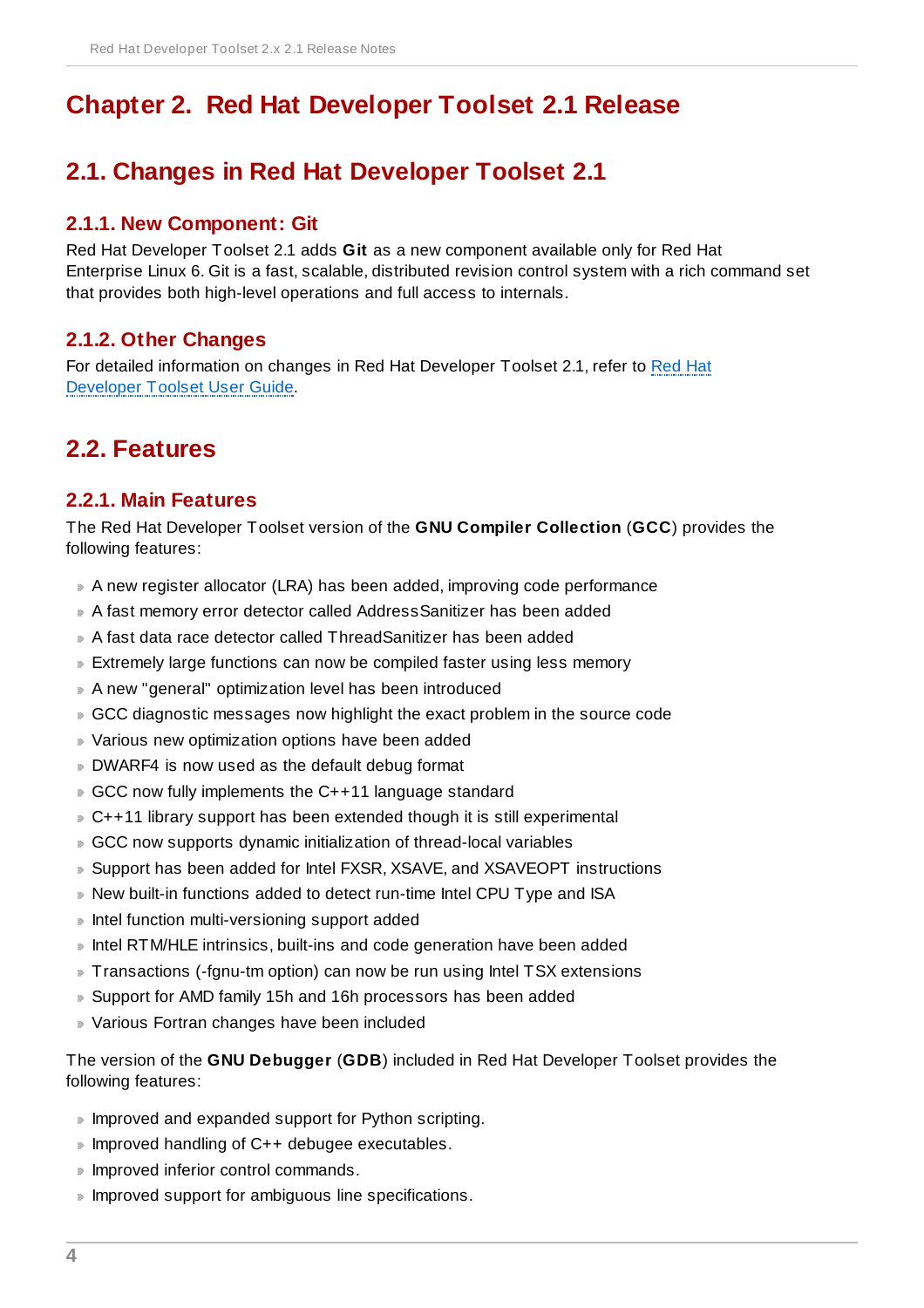- **Improved tracepoint support.**
- Multi-program debugging.

Additionally, the Red Hat Developer Toolset version of **binutils** provides these features:

- The new **gold** linker, which is smaller and faster than **ld**. Note that **gold** is not the default linker and must be explicitly enabled by using the **alternatives** command.
- Support for link-time optimization (LTO) in conjunction with GCC.
- **D** Support for build-IDs, unique numbers to identify executables.
- Support for the **IFUNC** and **UNIQUE** symbols that are used by **glibc** to improve performance. Due to dependencies on a particular version of the glibc library, these symbols are only available on Red Hat Enterprise Linux 6.
- Compressed debug sections for smaller debug info files.

### <span id="page-7-0"></span>**2.2.2. Other Features**

#### <span id="page-7-1"></span>**C++ Compatibility**

Objects compiled with Developer Toolset 1.1 and 2.1 in C++98 mode (the default mode) are compatible with each other, and with objects compiled with the Red Hat Enterprise Linux system compilers in C++98 mode. Objects compiled in C++11 mode (that is, with -std=c++11) are compatible with all of the above  $C++98$  objects, but are not guaranteed to be compatible with  $C++11$  objects compiled with a different major version of the compiler. That is, if some C++11 objects previously compiled with Developer Toolset 1.1 are rebuilt with Developer Toolset 2.1, all C++11 objects should be rebuilt.

|                         | An object compiled with                       |                                               |                |                                               |                |                                               |  |  |
|-------------------------|-----------------------------------------------|-----------------------------------------------|----------------|-----------------------------------------------|----------------|-----------------------------------------------|--|--|
|                         |                                               | <b>DTS 1.1</b><br>in C++98 mode in C++98 mode | <b>DTS 2.1</b> | the RHEL<br>system compilers<br>in C++98 mode | <b>DTS 1.1</b> | <b>DTS 2.1</b><br>in C++11 mode in C++11 mode |  |  |
| An obecjt compiled with | <b>DTS 1.1</b><br>in C++98 mode               | Ø                                             | Ø              |                                               |                |                                               |  |  |
|                         | <b>DTS 2.1</b><br>in C++98 mode               |                                               | ✓              |                                               |                |                                               |  |  |
|                         | the RHEL<br>system compilers<br>in C++98 mode |                                               | z              |                                               |                |                                               |  |  |
|                         | <b>DTS 1.1</b><br>in C++11 mode               |                                               |                |                                               |                | ଊ                                             |  |  |
|                         | <b>DTS 2.1</b><br>in C++11 mode               | ø                                             | Ø              |                                               | ೞ              |                                               |  |  |
|                         | Supported                                     |                                               |                |                                               |                |                                               |  |  |
|                         | <b>3</b> Unsupported                          |                                               |                |                                               |                |                                               |  |  |
|                         | Figure 2.1. C++ Compatibility Matrix          |                                               |                |                                               |                |                                               |  |  |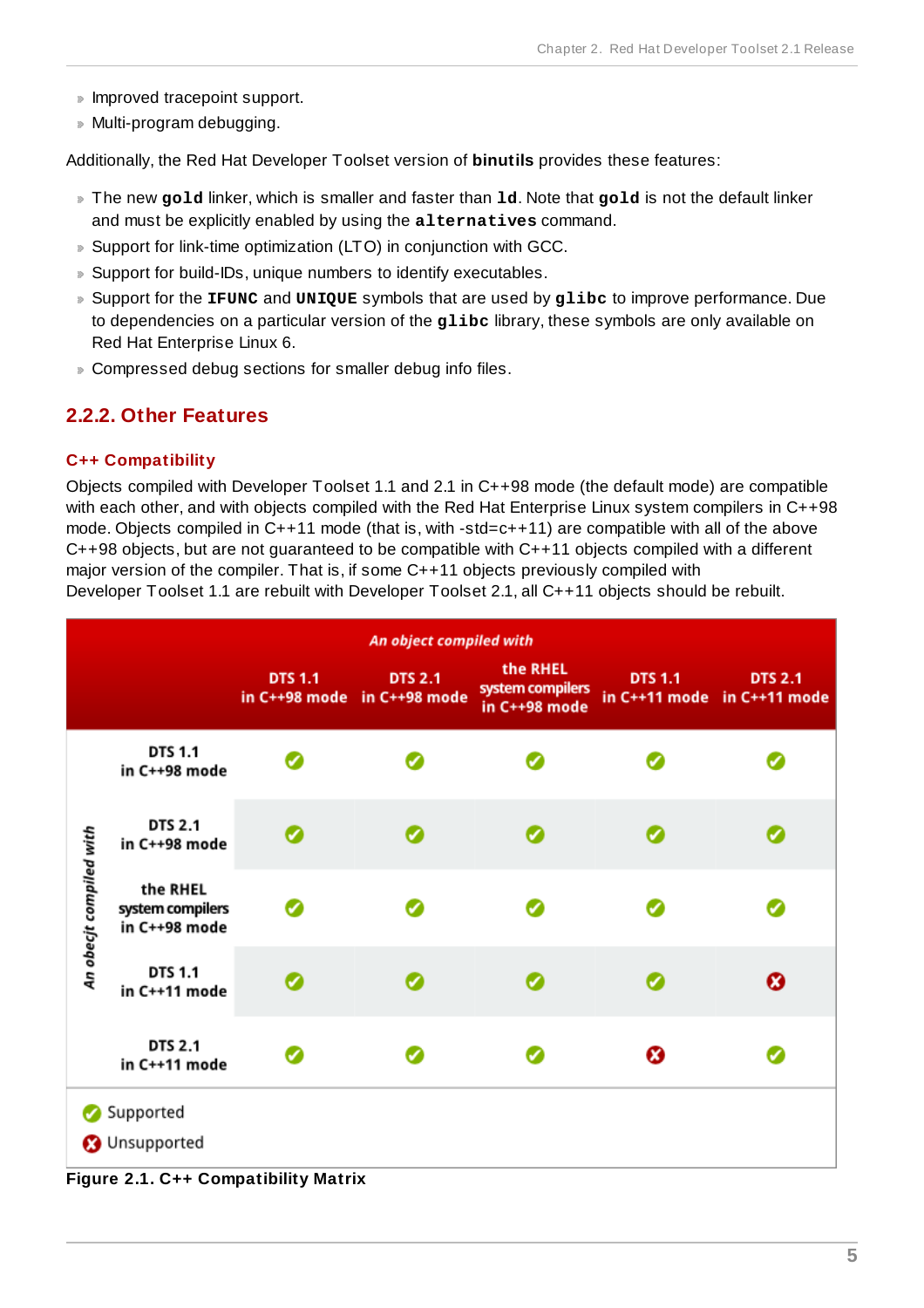For more information on features in this release, refer to the Red Hat [Developer](https://access.redhat.com/site/documentation/en-US/Red_Hat_Developer_Toolset/2/html/User_Guide/sect-Red_Hat_Developer_Toolset-Features.html) Toolset User Guide.

### <span id="page-8-0"></span>**2.3. Known Issues**

#### **gcc component**

On Red Hat Enterprise Linux 5 and 6, attempting to install Red Hat Developer Toolset 2.1 in parallel with Red Hat Developer Toolset 1.1 can fail with an error message similar to the following;

file /usr/lib/debug/usr/lib/libitm.so.1.0.0.debug from install of libitmdebuginfo-4.7.0-5.1.1.el6.i686 conflicts with file from package devtoolset-1.1-gcc-debuginfo-4.7.2-5.el6.i686

To work around the problem, manually uninstall the *devtoolset-1.1-gcc-debuginfo* package prior to installing Red Hat Developer Toolset 2.1.

#### **valgrind component**

The default **Valgrind gdbserver** support (*--vgdb=yes*) can cause certain register and flags values to be not always up to date due to optimizations done by the **Valgrind** core. The **gdb** utility is therefore unable to show certain parameters or variables of programs running under **Valgrind**. To workaround this problem use *--vgdb=full* parameter. Note that programs can run slower under **Valgrind** when this parameter is used.

#### **valgrind component**

*valgrind* must be rebuilt without Red Hat Developer Toolset's *gcc* installed, or it will be used in preference to Red Hat Enterprise Linux system *gcc*. The binaries shipped by Red Hat are build using system gcc. For any testing, Red Hat Developer Toolset's gdb should be used.

#### **elfutils component**

*elfutils* must be rebuilt without Red Hat Developer Toolset enabled, otherwise the compilation will end with an error.

#### **oprofile component**

OProfile provides access to performance monitoring hardware only on physical machines. If you are using OProfile on a virtual machine guest, you need to force OProfile to use the timer mechanism with the following command:

~]\$ **opcontrol --deinit; modprobe oprofile timer=1**

#### **oprofile component**

To allow OProfile to use the hardware performance units on Red Hat Enterprise Linux 5 or Red Hat Enterprise Linux 6, you need to disable watchdog timers with the following command:

```
~]$ echo 0 > /proc/sys/kernel/nmi_watchdog
```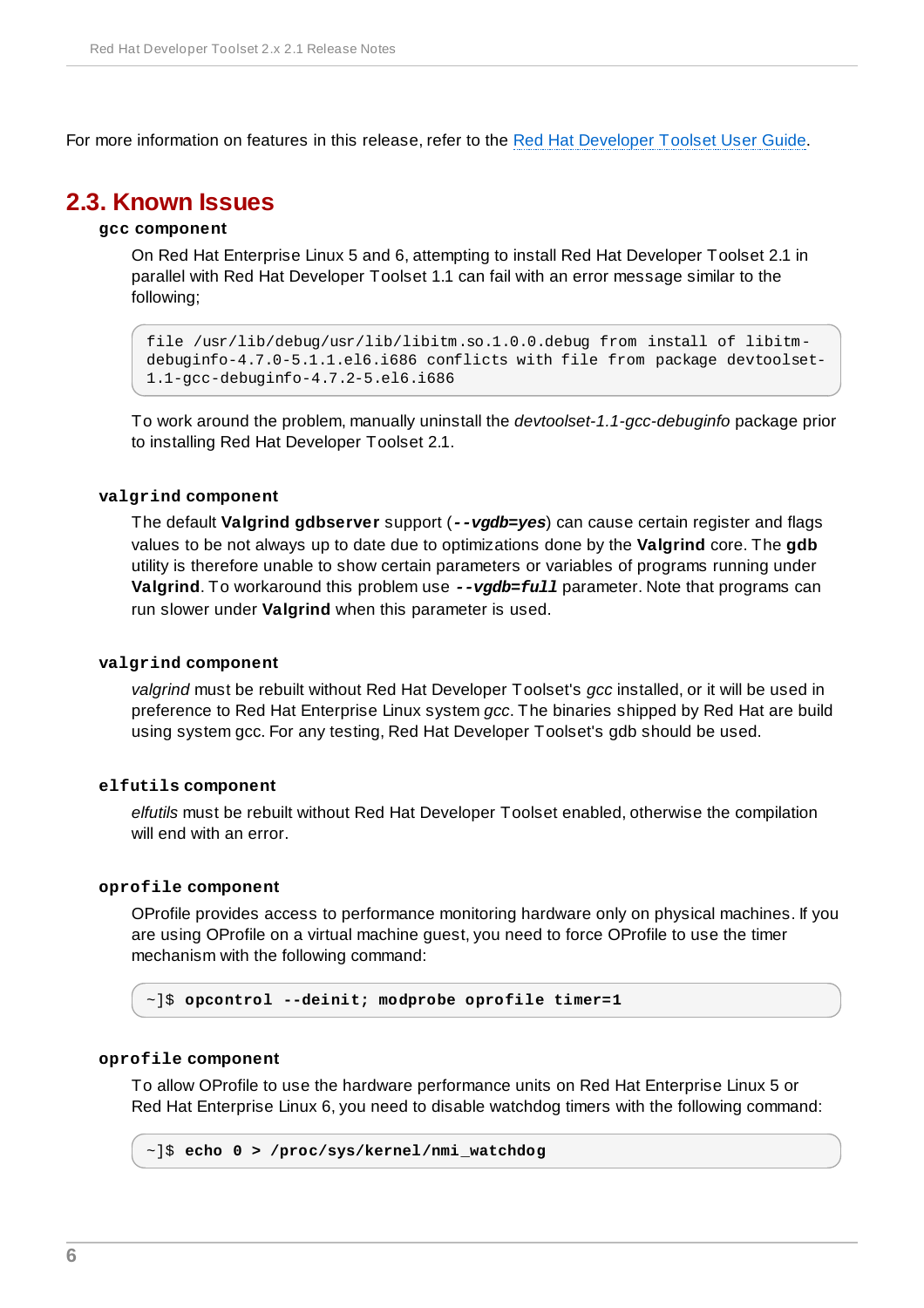#### **dyninst component**

The **dyninst** component works correctly only when the "allow\_execmod" and "allow execstack" SELinux boolean values are turned on. To do so, run the following commands:

```
~]# setsebool allow_execmod on
```

```
~]# setsebool allow_execstack on
```
#### **binutils component**

Under certain circumstances, printing out information from an Executable Linking Format (ELF) file by using the eu-readelf utility fails with the following error message:

```
invalid CIE reference in FDE
```
To work around this problem, use the "-Wl,--traditional-format" option when linking the object files in the GNU Compiler Collection (GCC). Alternatively, use the "-flto -fno-fat-lto-objects" option for generating all object files.

#### **oprofile component**

Under certain circumstances, on some Red Hat Enterprise Linux 5 systems, the **oprofiled** daemon terminates unexpectedly with a segmentation fault during the profiling process when the **opcontrol --save=<name>** command is executed while the daemon is running. As a consequence, some profiling data collected by the daemon can be lost. To work around this problem, use the **opcontrol --shutdown; opcontrol --save=<name>** command instead of **opcontrol --save=<name>** while the oprofile utility is running.

#### **eclipse component**

Under certain circumstances, on some Red Hat Enterprise Linux 6.5 systems, the **perf** utility returns improperly formatted data when the report command is run to show the number of samples for each symbol (the **-n** option) using a particular field separator (the **-t** option) for columns. This problem has been addressed by a bug fix to the underlying perf utility in *kernel-2.6.32-421.el6*. Also, on 32-bit Intel architecture, the reported sample values are incorrect and appear to have underflown. As a consequence, the Eclipse Perf plug-in parses the data incorrectly and either does not report any samples captured, or displays them improperly.

#### **Other notes:**

- Red Hat Developer Toolset primarily aims to provide a compiler for development of user applications for deployment on multiple versions of Red Hat Enterprise Linux. Operating system components, kernel modules and device drivers generally correspond to a specific version of Red Hat Enterprise Linux, for which the supplied base OS compiler is recommended.
- After installing Red Hat Developer Toolset, it is recommended to apply all available Red Hat Enterprise Linux errata updates to enable all Red Hat Developer Toolset features and apply fixes that may otherwise impact the tools or built code.
- Red Hat Developer Toolset 2.1 supports C, C++ and Fortran development only. For other languages, please invoke the system version of **GCC** available on Red Hat Enterprise Linux.
- Red Hat Developer Toolset 2.1 **Valgrind** contains experimental support for some AVX2 instructions.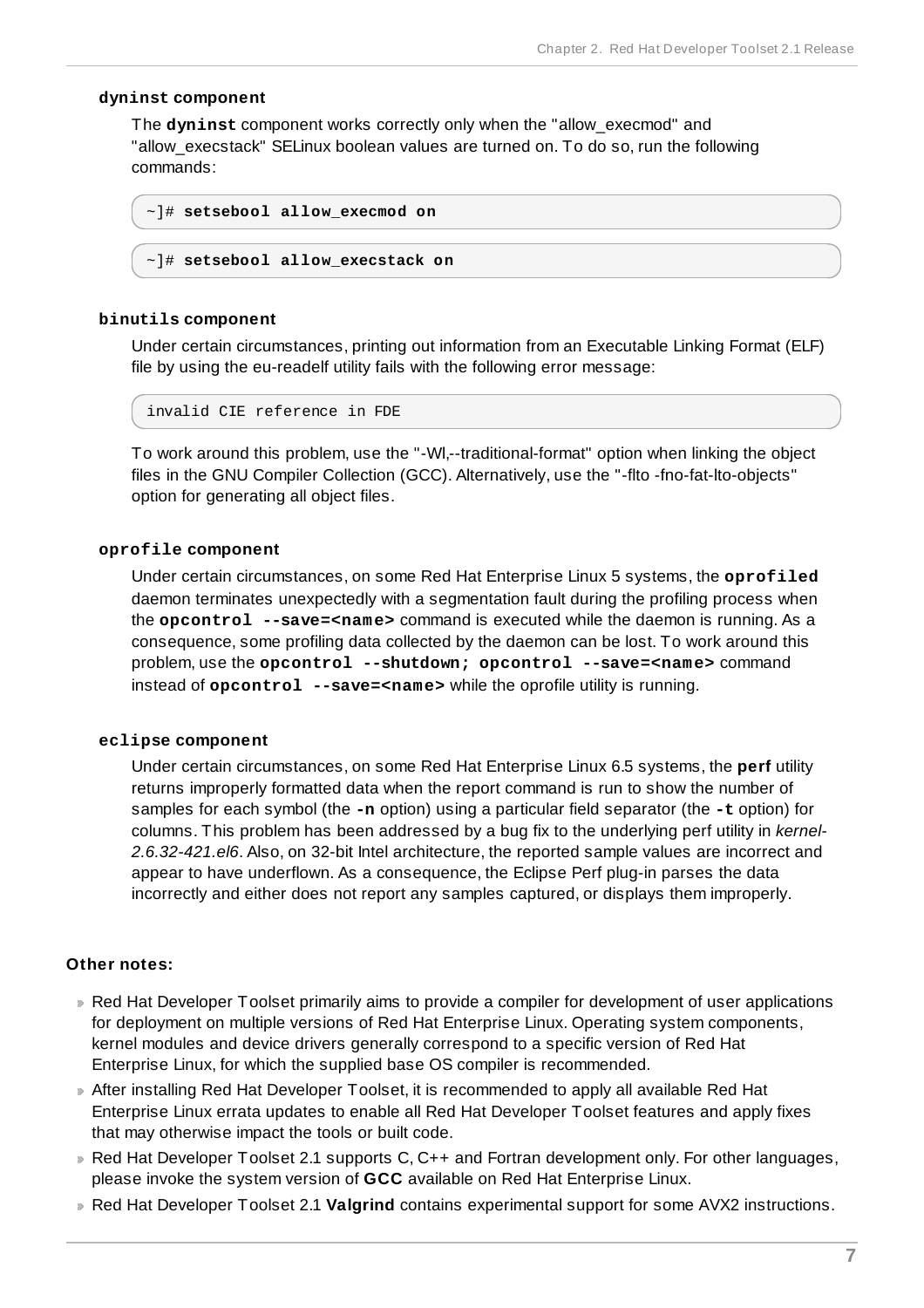- Building an application with Red Hat Developer Toolset 2.1 on Red Hat Enterprise Linux (for example: Red Hat Enterprise Linux 5.9) and then executing that application on an earlier minor version (such as Red Hat Enterprise Linux 5.6) may result in runtime errors due to differences in non-toolchain components between Red Hat Enterprise Linux releases. Users are advised to check compatibility carefully. Red Hat only supports execution of an application built with Red Hat Developer Toolset on the same, or a later, supported release of Red Hat Enterprise Linux than the version used to build that application.
- All code in the non-shared library **libstdc++\_nonshared.a** in Red Hat Developer Toolset 2.1 is licensed under the GNU General Public License v3 with additional permissions granted under Section 7, described in the GCC Runtime Library Exception version 3.1, as published by the Free Software Foundation.
- The compiler included in Red Hat Developer Toolset emits newer DWARF debugging records than previous compilers available on Red Hat Enterprise Linux. These new debugging records improve the debugging experience in a variety of ways, particularly for C++ and optimized code. However, certain tools are not yet capable of handling the newer DWARF debug records. To generate the older style debugging records, use the options **-gdwarf-2 -gstrict-dwarf** or **-gdwarf-3 gstrict-dwarf**.
- Some newer library features are statically linked into applications built with Red Hat Developer Toolset to support execution on multiple versions of Red Hat Enterprise Linux. This adds a small additional security risk as normal Red Hat Enterprise Linux errata would not change this code. If the need for developers to rebuild their applications due to such an issue arises, Red Hat will signal this via a security erratum. Developers are strongly advised not to statically link their entire application for the same reasons.
- Note that error messages related to a missing **libitm** library when using the **-fgnu-tm** option require the *libitm* package to be installed. You can install the package with the following command:

```
yum install libitm
```
The **ccache** utility can be used with **GCC** included in Red Hat Developer Toolset by setting your environment correctly. For example:

~]\$ **scl** enable devtoolset-2.1 '/usr/lib64/ccache/gcc -c *foo.c*'

Alternatively, you can create a shell with the Red Hat Developer Toolset version of **GCC** as the default compiler:

~]\$ **scl** enable devtoolset-2.1 'bash'

After you have created the shell, run the following two commands:

```
~]$ export PATH=/usr/lib64/ccache${PATH:+:${PATH}}
```

```
~]$ gcc -c -o a.o a.c
```
Because the **elfutils** libraries contained in Red Hat Developer Toolset 2.1 are linked to a client application statically, caution is advised when passing handles to libelf, libdw, and libasm data structures to external code and when passing handles received from external code to libelf, libdw, and libasm.

Be especially careful when an external library, which is linked dynamically against the system version of **elfutils**, is passed a pointer to a structure that comes from the Red Hat Developer Toolset 2.1 version of **elfutils** (or vice versa).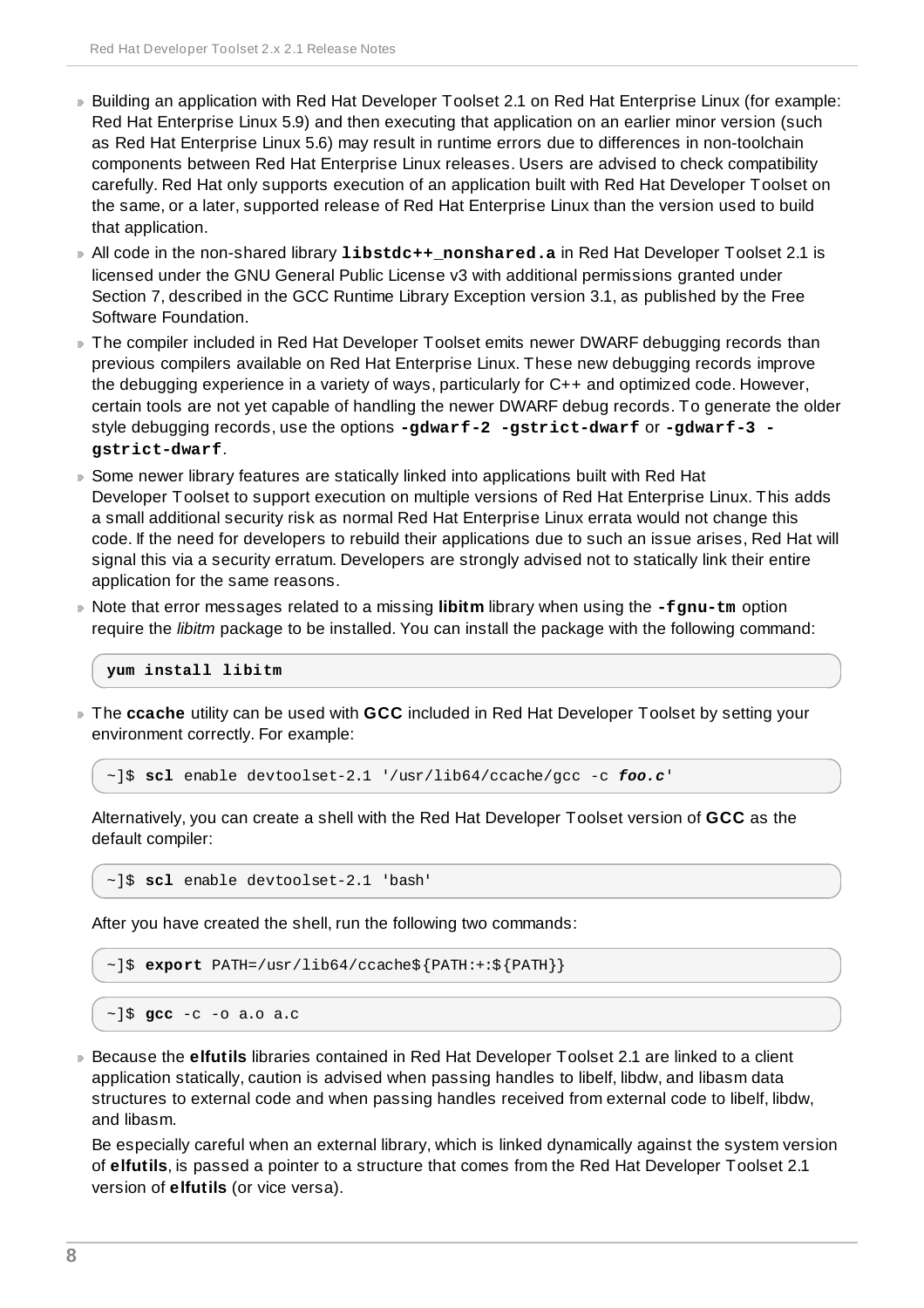Generally, data structures used in the Red Hat Developer Toolset 2.1 version of **elfutils** are not compatible with the Red Hat Enterprise Linux system versions, and structures coming from one should never be touched by the other.

In applications that use the Red Hat Developer Toolset 2.1 libraries, all code that was linked against the system version of the libraries should be recompiled against the libraries included in Red Hat Developer Toolset 2.1.

- elfutils EBL, a library used internally by libdw, was amended not to open back ends dynamically. Instead, a selection of back ends is compiled in the library itself: Intel x86 (i386), AMD64 / Intel 64 (x86\_64), Intel Itanium, and IBM System z. Some functionality may not be available if the client wishes to work with ELF files from architectures other than those mentioned above.
- With the Red Hat Developer Toolset 2.1 release, you can now use **Valgrind**'s libmpiwrap wrapper with either the *openmpi* package or the *compat-openmpi* compatibility package. When using **Valgrind** on Red Hat Enterprise Linux 6, specify whether you want use the *openmpi* or *compatopenmpi* package by updating the **LD\_PRELOAD** environment variable.

To use the *openmpi* package with the libmpiwrap wrapper, update **LD\_PRELOAD** as follows:

```
LD_PRELOAD=/opt/rh/devtoolset-2/root/usr/lib64/valgrind/libmpiwrap-amd64-
linux.so:/usr/lib64/openmpi/lib/libmpi.so /usr/lib64/openmpi/bin/mpirun
valgrind ./mpi-hello
```
Where **mpi-hello** is compiled with the appropriate mpicc compiler.

To use the *compat-openmpi* package with the libmpiwrap wrapper, update **LD\_PRELOAD** as follows:

LD\_PRELOAD=/opt/rh/devtoolset-2/root/usr/lib64/valgrind/libmpiwrap-amd64 linux.so:/usr/lib64/compat-openmpi/lib/libmpi.so /usr/lib64/compatopenmpi/bin/mpirun valgrind ./mpi-hello

Where **mpi-hello** is compiled with the appropriate mpicc compiler.

To test that the above works as expected and the MPI calls are intercepted by the wrapper, set the environment variable **MPIWRAP\_DEBUG** to **verbose**.

Some packages managed by the **scl** utility include privileged services that require **sudo**. The system **sudo** clears environment variables and so Red Hat Developer Toolset includes its own **sudo** shell script, wrapping **scl enable**. This script does not currently parse or pass normal **sudo** options, only **sudo** *COMMAND ARGS ...*. In order to use the system version of **scl** from within a Red Hat Developer Toolset-enabled shell, please use the **/usr/bin/sudo** binary.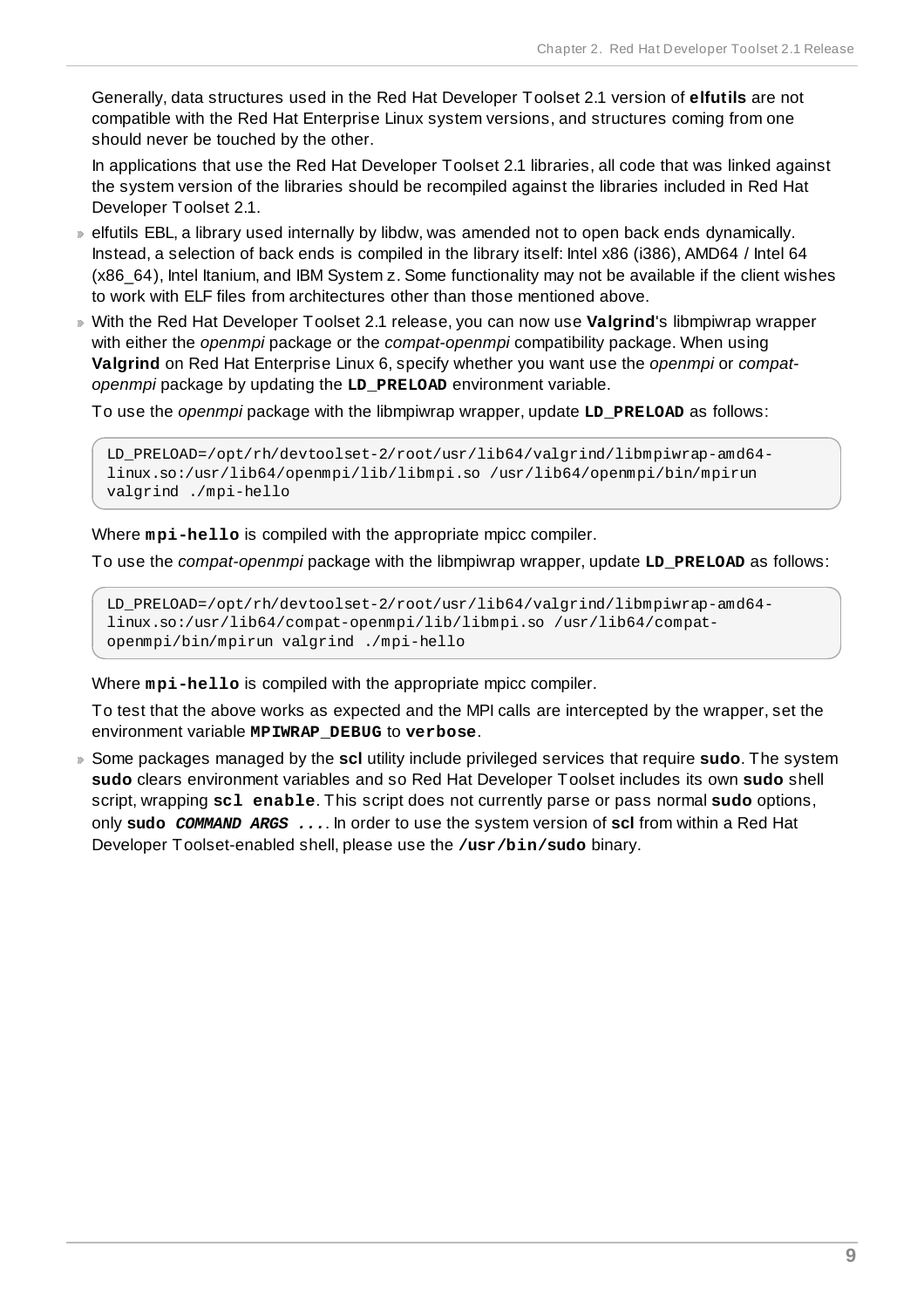# <span id="page-12-0"></span>**Chapter 3. Additional Resources**

For more information about Red Hat Developer Toolset 2.1 and Red Hat Enterprise Linux, refer to the resources listed below.

## <span id="page-12-1"></span>**3.1. Red Hat Enterprise Linux Developer Program Group**

Users of Red Hat Developer Toolset can access the Red Hat Enterprise Linux Developer Program Group in the Red Hat Customer Portal to get developer related information for the development tools available for Red Hat Enterprise Linux. In addition, users can find there developer related papers and videos on topics that are of interest to developers, for example RPM building, threaded programming, performance tuning, debugging, and so on.

■ To visit the Red Hat Enterprise Linux Developer Program Group, log in to the [Customer](https://access.redhat.com/) Portal, click **Products** at the top of the page, choose **Our Services**, and then **Red Hat Enterprise Linux Developer Program** from the list.

# <span id="page-12-2"></span>**3.2. Accessing Red Hat Documentation**

The **Red Hat Documentation** portal located at <https://access.redhat.com/site/documentation/> serves as a central source of all product documentation. It is translated in 22 languages and for each product, it provides different kinds of books from release and technical notes to installation, user, and reference guides in HTML, PDF, and EPUB formats.

The following is a brief list of documents that are directly or indirectly relevant to this book:

- **Red Hat [Developer](https://access.redhat.com/site/documentation/en-US/Red_Hat_Developer_Toolset/2/html/User_Guide/index.html) Toolset 2.1 User Guide The User Guide for Red Hat Developer Toolset 2.1** contains more information about installing and using this product.
- Red Hat Developer Toolset 2.1 Software [Collections](https://access.redhat.com/site/documentation/en-US/Red_Hat_Developer_Toolset/2/html/Software_Collections_Guide/index.html) Guide The *Software Collections Guide* for Red Hat Developer Toolset 2.1 explains the concept of Software Collections and documents Software Collections packaging.
- Red Hat [Enterprise](https://access.redhat.com/site/documentation/en-US/Red_Hat_Enterprise_Linux/6/html/Developer_Guide/index.html) Linux 6 Developer Guide The *Developer Guide* for Red Hat Enterprise Linux 6 provides detailed information on the Eclipse IDE, libraries and runtime support, compiling and building, debugging, and profiling.